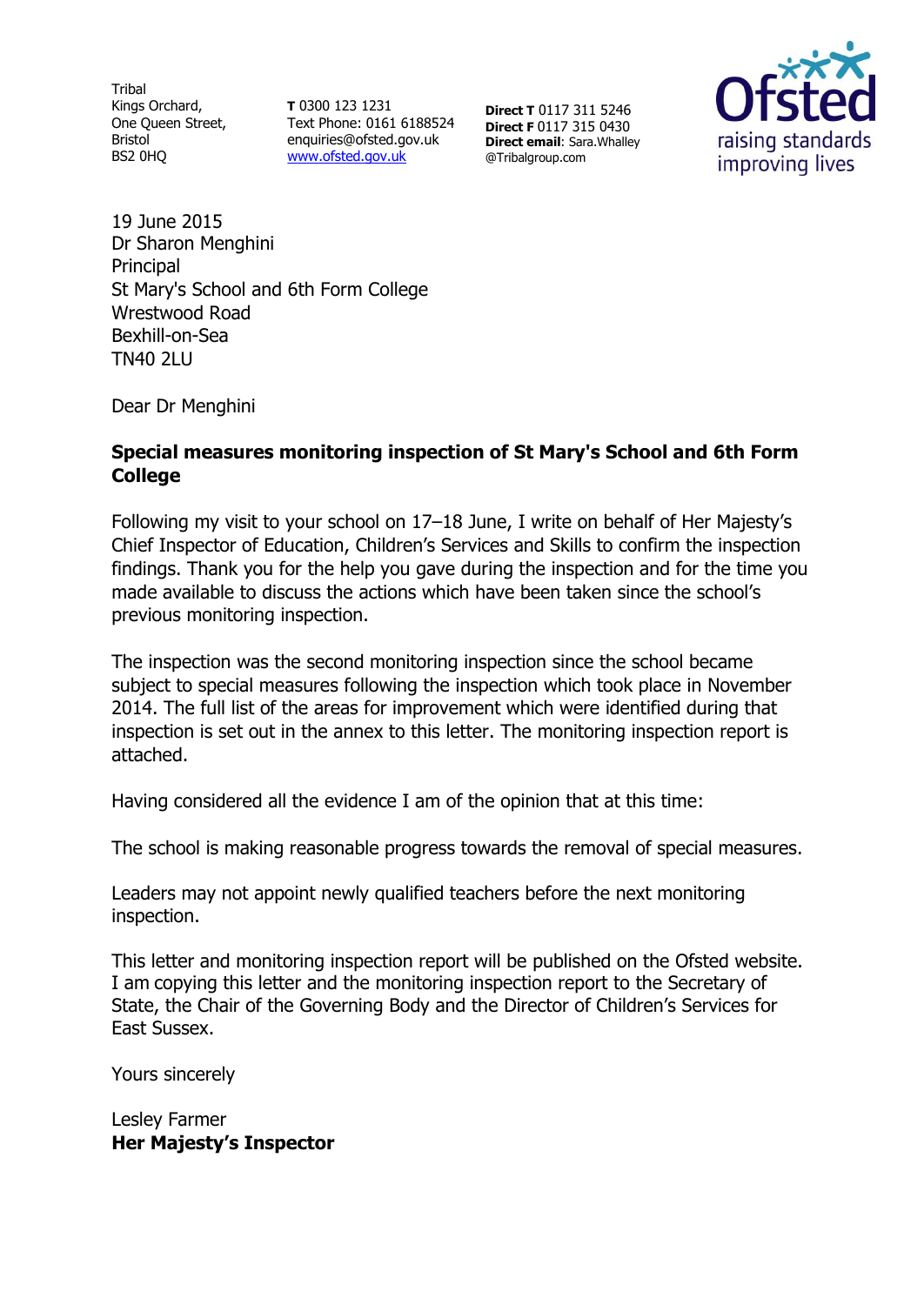

# **Annex**

### **The areas for improvement identified during the inspection which took place in November 2014**

### **What does the school need to do to improve further?**

- Ensure that all posts for the key staff responsible for leading the safeguarding systems are filled.
- **IMPROVE THE GUALITY OF THE SOLUTE SOLUTE 15 IMPROVE THE GUALITY OF CHANGIST** IMPROVERSED IMPROVERS and achieve well by ensuring that:
- teachers have high expectations of the pupils they teach and provide consistently high levels of challenge for all pupils regardless of learning needs, but particularly the more able
- pupils receive work that builds on their previous attainment, notably in English and mathematics

any gaps in pupils' knowledge are addressed, especially in their written work

- teachers use assessment effectively to set targets for pupils' achievement, and provide pupils with feedback that helps them improve their work.
- **IMPROVE LEADERSHIP and management at all levels to secure at least good** outcomes for pupils by ensuring that:
- all staff rigorously follow the school's policies for keeping pupils safe
- risk assessments for pupils whose circumstances make them vulnerable are kept up to date and that record-keeping is of high quality and shared with key staff
- an effective system for monitoring staff performance and holding them to account is established
- formal middle leadership roles are established, making sure all middle leaders have the skills needed to lead their areas of responsibility well and that they are held to account effectively
- the curriculum supports effective learning and achievement and prepares students well for their next stage in education, training or employment
- $-$  leadership of the sixth form is effective and accountable.
	- An external review of governance should be undertaken in order to assess how this aspect of leadership and management may be improved.
	- An external review of the school's use of the pupil premium should be undertaken in order to assess how this aspect of leadership and management may be improved.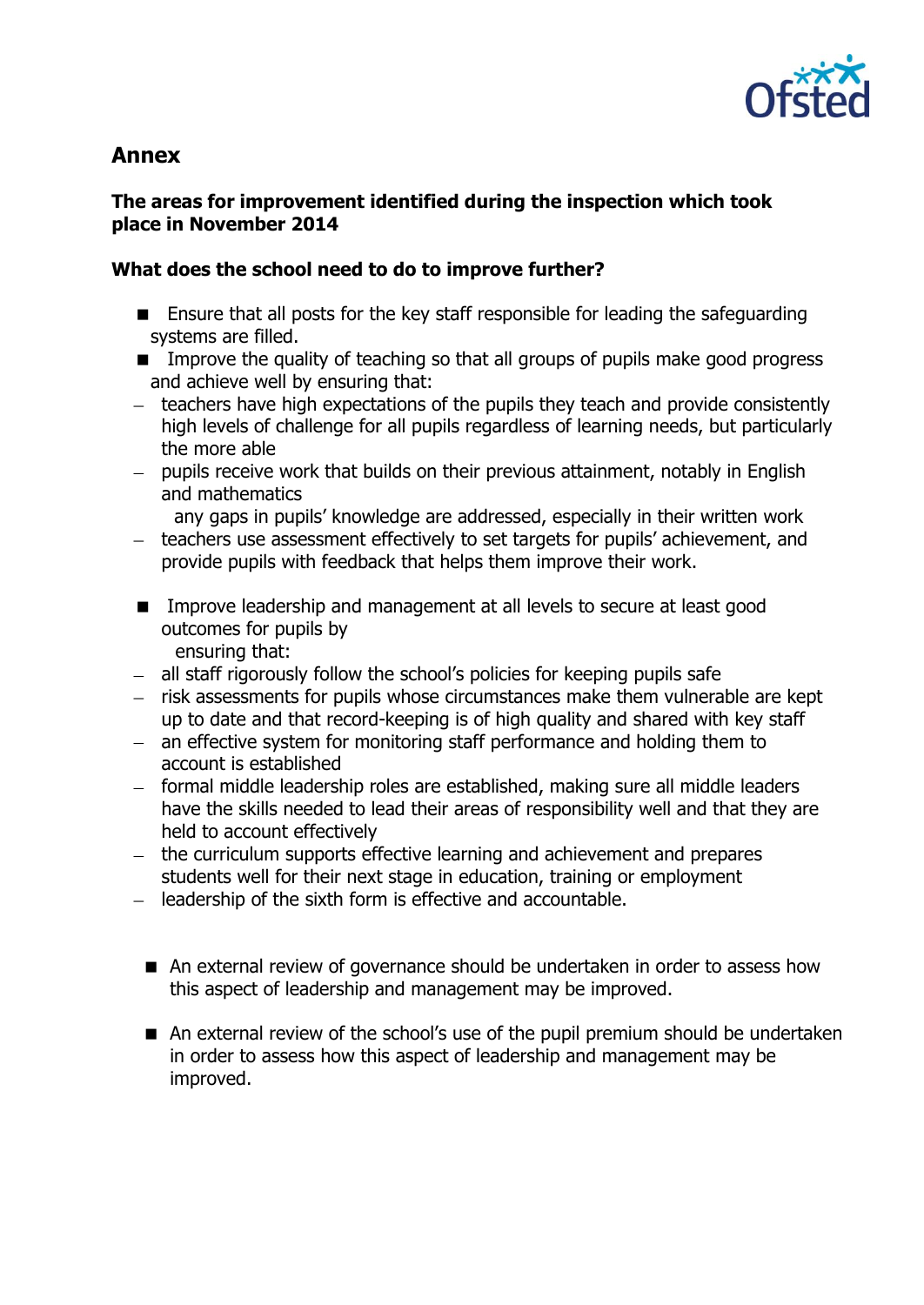

 The school must meet the following national minimum standards for residential special schools.

- Where necessary, a child has a clear individual health and welfare plan or similar record, containing relevant health and welfare information provided by parents/carers and recording significant health and welfare needs and issues. This record should be agreed by parents/carers and include:
	- records of developmental checks
	- health monitoring required by staff
	- intimate care or bodily functions requiring staff help
	- the involvement of a child's parents/carers or significant others in health and welfare issues (NMS 3.12).
- The school ensures that:
- Arrangements are made to safeguard and promote the welfare of pupils at the school; and such arrangements have regard to any guidance issued by the Secretary of State (NMS 11).
- A written record is kept of major sanctions and the use of any physical intervention. Records may include the information in Appendix 2 (use of physical restraint). The record is made within 24 hours of the sanction being applied and is legible. Children are encouraged to have their views recorded in the records. The school regularly reviews any instances of the use of physical intervention restraint and examines trends or issues to enable staff to reflect and learn in a way that will inform future practice (NMS 12.6).
- The records specified in Appendix 2 are maintained and monitored by the school and action taken as appropriate (NMS 13.3).
- All adults visiting residential accommodation (e.g. visitors, outside delivery and maintenance personnel) are kept under sufficient staff supervision to prevent them gaining substantial unsupervised access to children or their accommodation (NMS 14.4).
- All staff have access to support and advice for their role. They also have regular supervision and formal annual appraisal of their performance (NMS 19.6).
- The school produces a written placement plan, agreed as far as is practicable with the child, the child's parents/carers and any placing authority for the child, unless the information is held elsewhere such as in the child's statement of special educational needs. The placement plan identifies the needs of that child that the school should meet and specifies how the school will care for the child and promote their welfare on a day-to-day basis. Where significant changes are made to the placement plan there is appropriate consultation. Where applicable the plan is consistent with the care plan of the placing authority for any child placed by a local authority.
- The placement plan is regularly reviewed and amended as necessary to reflect significant changes in the child's needs or progress in his or her development. Where feasible, children in the school are aware of the content of their placement plans, and confirm that the school is providing care for them that is consistent with the plans (NMS 21.1).
- Ensure that residential staff are provided with formal training in autistic spectrum disorder.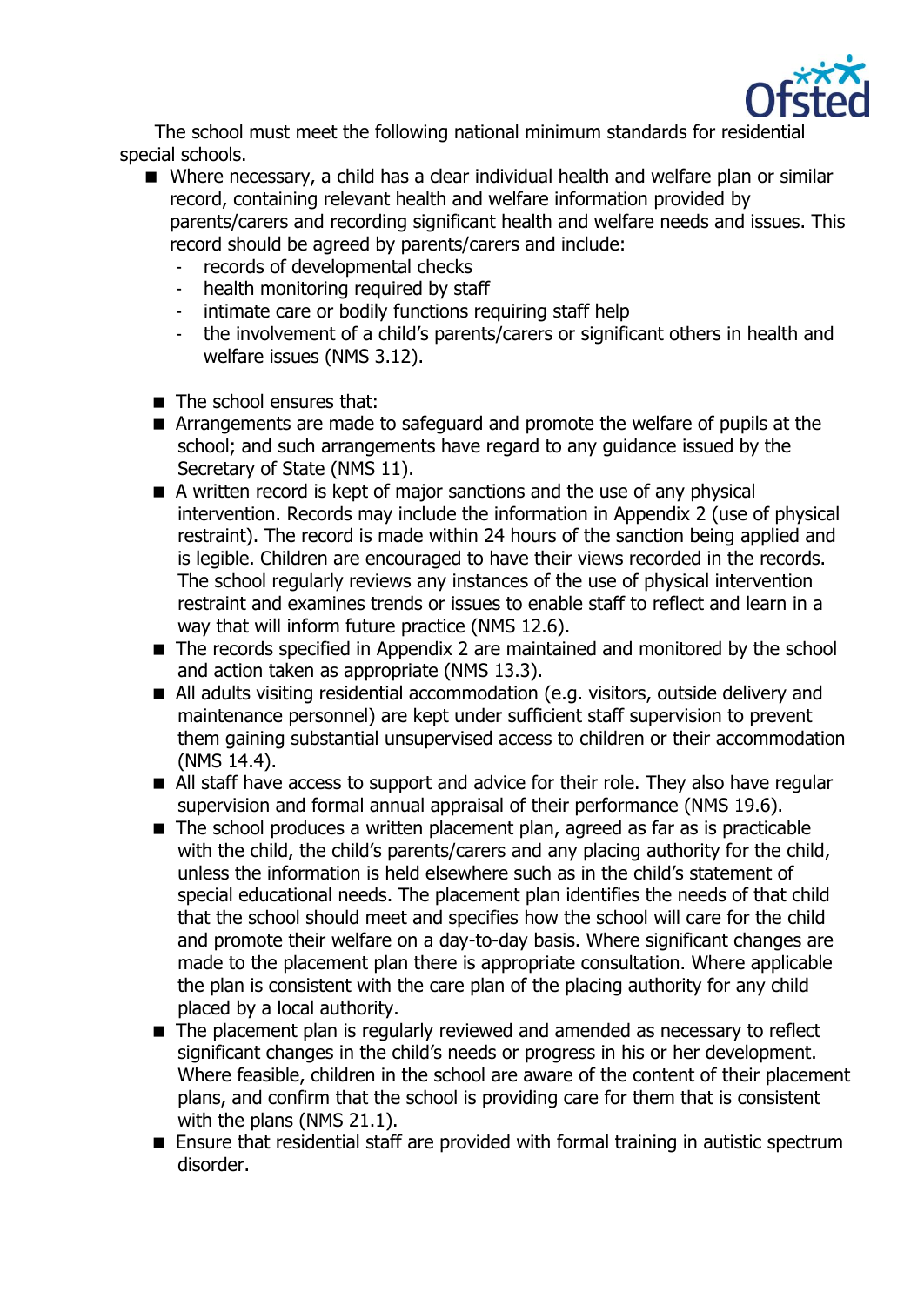

- Improve the internal audit system for medication, in particular for emergency medication and homely remedies.
- Ensure all residential pupils' independence plans reflect their individual abilities and incorporate their views.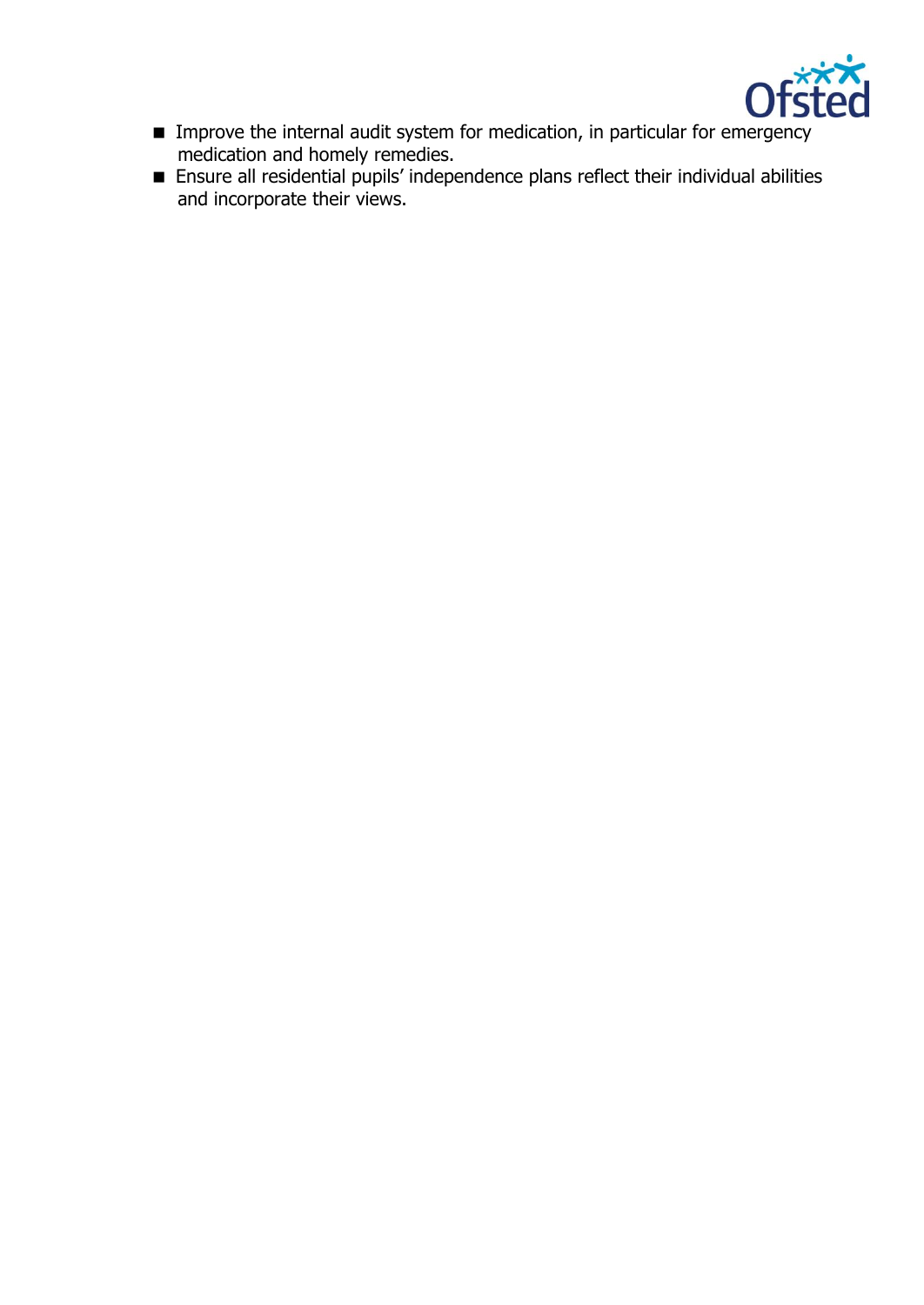

# **Report on the second monitoring inspection on 17–18 June 2015**

#### **Evidence**

During this inspection, I observed the school's work, scrutinised documents and met with the principal, (who also serves as the chief executive officer,) a group of students, the Chair of Trustees and Governors, the vice-chair of trustees and an additional trustee. I also met with two groups of teachers, including three members of the teaching support staff. I met separately with the new leaders of literacy and numeracy and the head of education. I spoke on the telephone with a member of the East Sussex schools' improvement service who has attended the trustees' improvement board meeting and has reported recently on a scrutiny visit to the school. A few members of staff also requested to meet with me confidentially. In addition to the above meetings, I spoke on the telephone with a total of seven parents and took into consideration a total of eight email communications sent directly by parents to the inspection service provider, Tribal, during and after the visit.

This monitoring inspection focused on aspects of the educational provision judged inadequate at the previous section 5 inspection. At the time of this visit, a full inspection of the residential provision conducted in May 2015 had not yet been published.

#### **Context**

At the time of this inspection, the principal and trustees were considering budgetary constraints resulting from the reduced numbers of students on roll. A number of teaching and non-teaching staff are set to leave at the end of the term. Some of these staff members will not be replaced.

#### **Achievement of pupils at the school**

Achievement, although improving, is still variable. During this inspection, I was able to observe some students building well on prior knowledge and skills to make good gains in their learning. For example, in a Key Stage 2 mathematics lesson, students were encouraged to use a range of resources to develop their understanding of multiplication arrays. Good-quality questioning and probing enabled students to develop their thinking and apply their skills effectively. Equally, in art and physical education, students were able to apply their numeracy skills, consider a range of techniques and develop good team-building approaches to learning. However, similar gains are not being made consistently across all year groups or subjects. In particular, some students' progress with writing is weak because work is not set at the right level for them.

All students now have individual targets. In the past, this was not universally the case. However, the basis of the target setting is not sufficiently secure. This is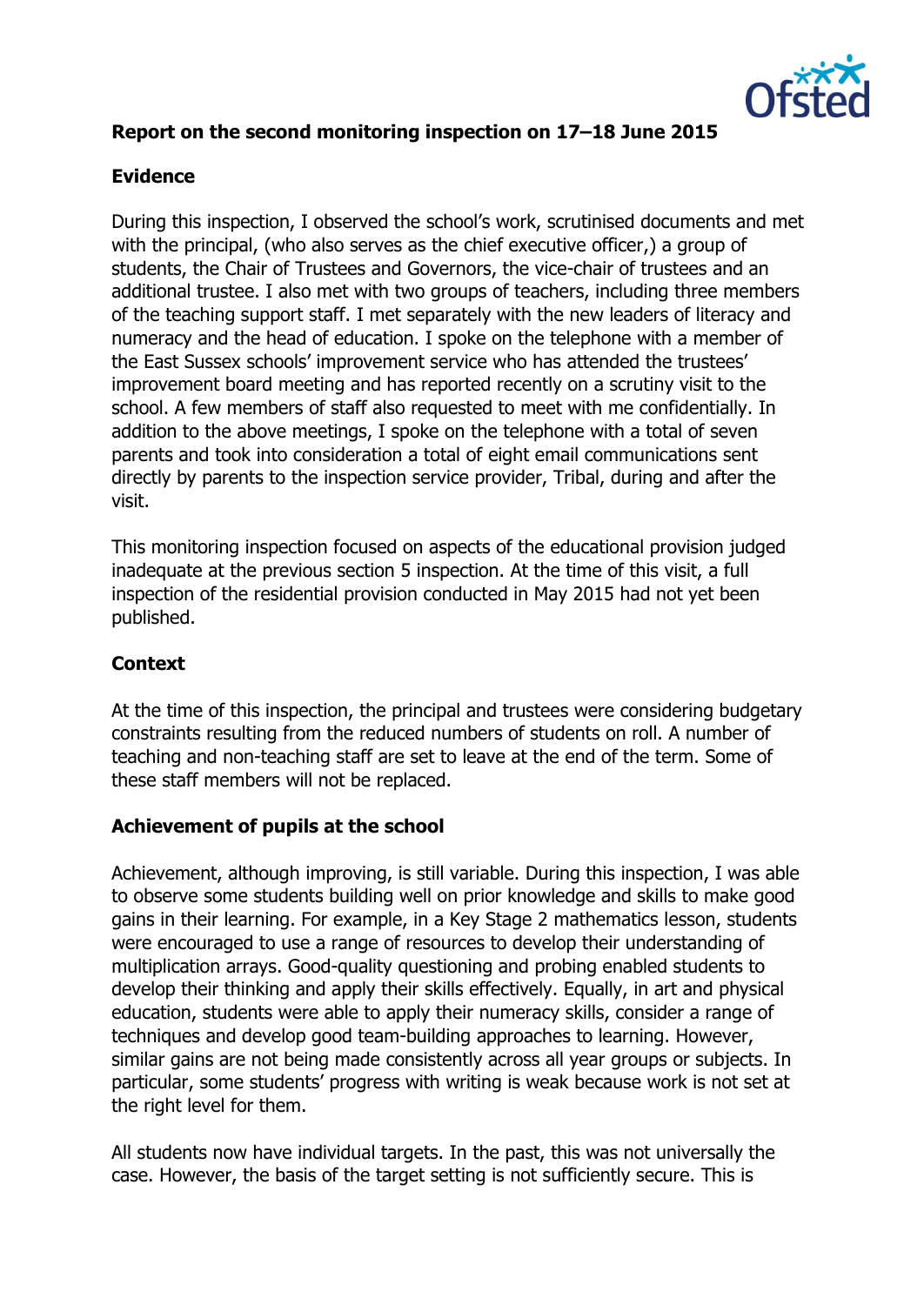

because leaders have rightly identified that previous systems to assess students' prior learning on entry to the school have not been reliable. Consequently, leaders have had to reassess all students' attainment on entry to be sure that prior learning gained elsewhere can accurately inform both students' targets and teachers' future plans. Since their appointment in March, the new leaders of literacy and numeracy have worked diligently and effectively, with the support of the head of education, to conduct a reassessment exercise. This time-consuming but necessary process is now almost complete in line with leaders' plans. Students' assessment data are now being transferred onto the school's information management systems, ready for teachers to access fully from September.

Valuable links have been made with two schools from within the Bexhill alliance to help teachers standardise their assessments. Additionally, the school's improvement adviser and a consultant headteacher have provided individual training for staff on how to use data to plan effectively so that students progress in their learning. Teachers with whom I met value this support and believe it is helping them to improve their effectiveness. Resources to help students learn in the key areas of literacy and numeracy are of good quality and designed to support the wide-ranging needs of St Mary's students.

Leaders track and evaluate differences in achievement between boys and girls. However, they are unable to evidence with enough certainty the progress of disadvantaged students or others vulnerable to underachievement compared to nationally, until accurate assessments of students' starting points are in place.

# **The quality of teaching**

Since the previous inspection, teachers have been able to access personalised training to help them improve their understanding of how to challenge students to learn more effectively. During this inspection, evidence from students' books and their responses in lessons indicate that this approach is beginning to yield improvements. For example, a strong focus on marking and feedback is ensuring that students know what they need to work on to improve. Equally, teachers' planning, a weakness identified at the previous inspection, now reflects due consideration of the learning and development needs of each student more effectively.

Despite significant changes in staffing, the quality of relationships between teachers, other adults and students is a striking feature and ensures that students engage with their learning well. Teaching across all subjects is often characterised by teachers' and other adults' good use of resources, designed to foster students' curiosity and encourage them to step outside their comfort zones by trying something new or unfamiliar. In an art lesson, students considered using a wide range of different materials to develop a specific technique. They were able to explain their work confidently. Good-quality support from other adults enabled the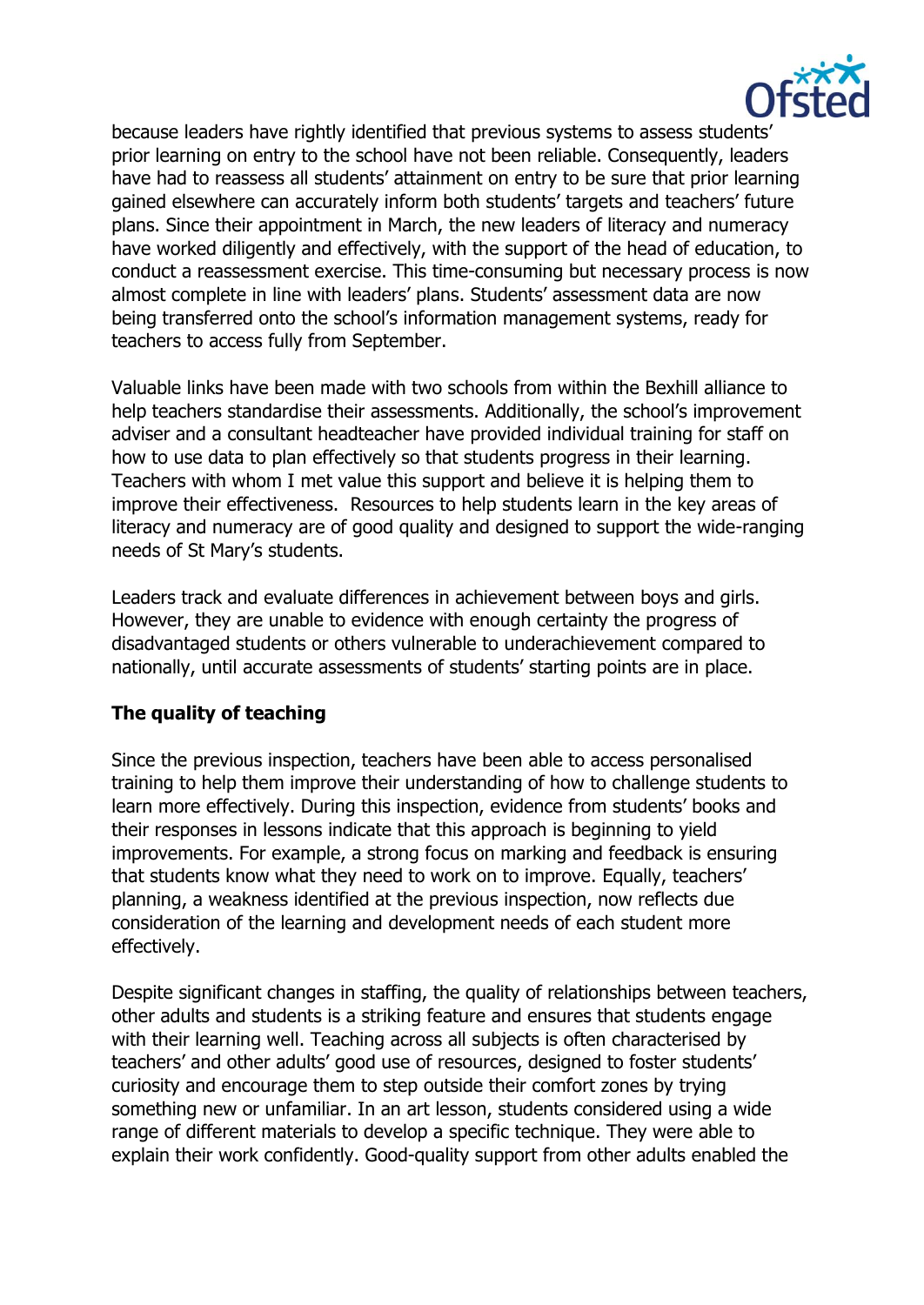

students to debate properly the potential of each different type of material and also helped them to understand why they reached their final conclusions.

All staff are beginning to show their awareness of the need to exploit fully opportunities to develop students' literacy and numeracy skills, although to varying degrees of success. In a physical education lesson, students were challenged judiciously to organise and try out events for the forthcoming sports day. During a well-planned practice run-through on how to score, the teacher skilfully required students to rehearse their mental arithmetic and problem-solving skills. However, in other instances, particularly in relation to developing students' writing, teachers do not yet show sufficient skill in matching writing tasks to the abilities of each student. Furthermore, although teachers' plans now show a good awareness of the need to develop the skills of individual students, teaching does not incorporate clearly students' education and healthcare plan targets.

Students with whom I met invariably felt that they were challenged in most lessons. However, they felt that work was sometimes too easy or too hard in certain subjects, particularly those in which there had been frequent changes of staff, such as in information and communication technology.

#### **Behaviour and safety of pupils**

Students' behaviour continues to be good. Students demonstrate very positive attitudes to learning in lessons. Mutual respect and support for each other's learning are common features. Attendance rates are good and no student has been excluded from school this year. This reflects their sustained positive approach to school despite the very many changes in staffing. Students say they are happy in the school and are free from harassment. They understand about different kinds of bullying and are clear about what to do or who to approach should a concern arise.

Since the previous section 5 inspection of the school, policies and procedures to keep students safe have been the subject of extensive internal and external review and monitoring. Leaders have sought external advice from the East Sussex local authority duty officer for child protection matters and continue to do so, where appropriate. A full-time social worker has reviewed safeguarding policies and practice. She is fully involved in, and consulted, about all safeguarding and child protection matters.

#### **The quality of leadership in and management of the school**

Overall, progress in this aspect of the school's provision is uneven. In several important respects, leaders have made good gains in responding to the inadequacies that were identified at the previous section 5 inspection. In particular, governors and trustees have responded rapidly to the need for a review of their practice. They have listened to and acted on advice from an experienced external consultant from the National Governors Association and have recently completed a full review of their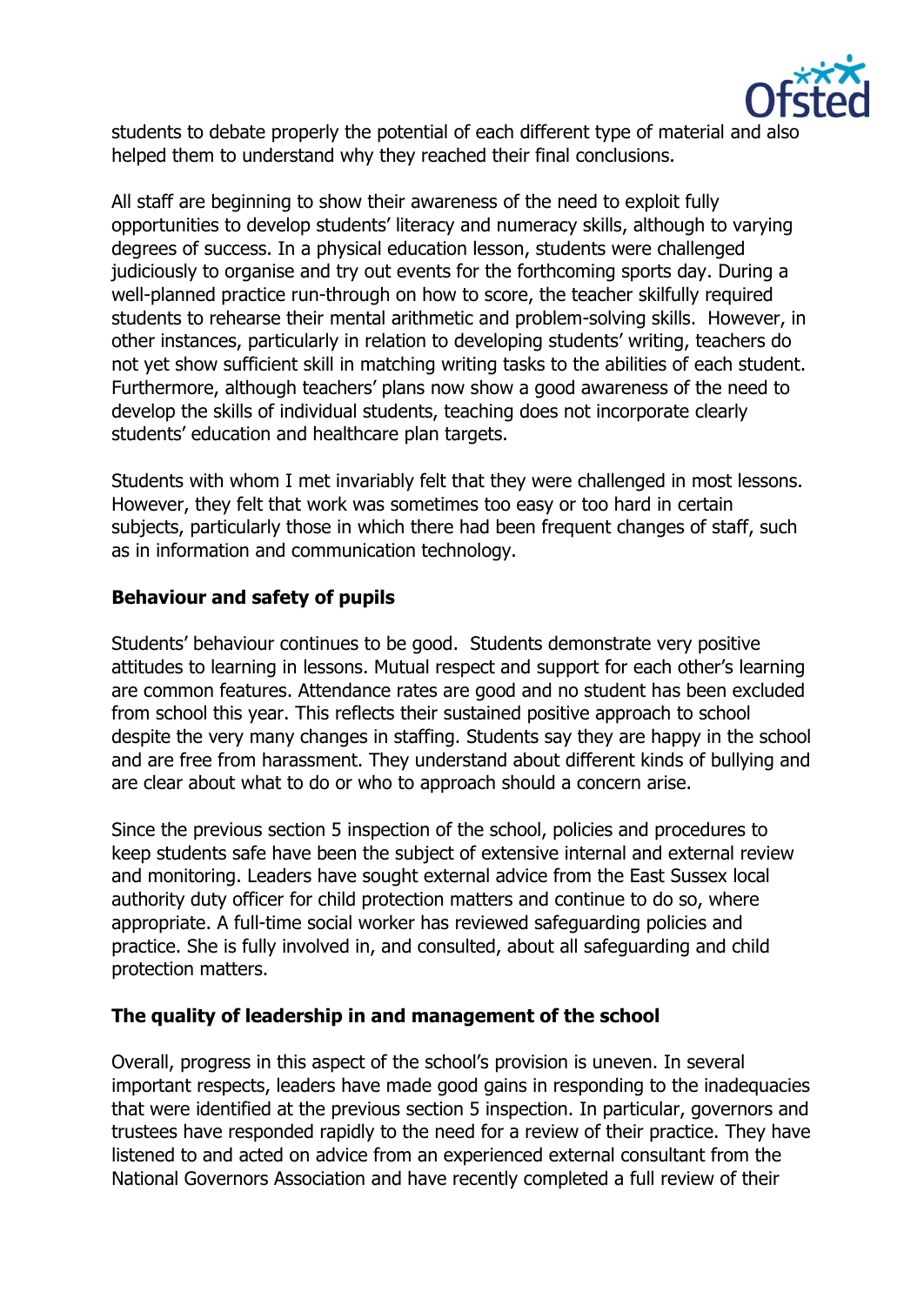

respective roles and accountabilities. A comprehensive audit of their expertise and areas for further development has also taken place. At the time of this inspection, governors and trustees were set to meet and adopt the newly defined terms of reference.

The need for an external review of pupil premium funding expenditure, identified at the previous section 5 inspection, has met with an immediate response. Having contacted all placing local authorities, governors and trustees now have a better picture of which students are supported through the additional funding. This was not entirely apparent in the past, owing to the ways in which local authorities transfer funding. A full evaluation of expenditure, led by an external consultant, has now been completed. Trustees and governors are now in receipt of a written evaluation. As a result, they know more about this funding, how to evaluate its impact and how to undertake their statutory duties to question the chief executive officer (CEO) and her staff about how this funding is spent.

Policies for keeping students safe are known to staff and checked by leaders. The students I met were adamant that they feel safe in school and know who to turn to if they feel concerned or unhappy. The single central register of staff employed within the school meets requirements.

To strengthen the leadership capacity, two formal middle-leader roles have been established to drive improvements in literacy and numeracy respectively. Although these post-holders are new to the role, they are quickly gaining the necessary skills and expertise. Staff commented favourably on the value they attach to these posts and the quality of the additional guidance that is now available to teaching staff to help them improve students' literacy and numeracy skills. A necessary restructuring has ensured that the head of education now has formal oversight of the sixth form, an area that lacked specific leadership in the past. Since undertaking the leadership of the sixth form, the head of education has carried out a necessary review of the curriculum offer, to ensure that sixth form students can access qualifications that will equip them properly to make the next steps in their training, education or employment. A consultant headteacher has also provided valuable external input to the process.

Systems to set appropriate targets for staff and monitor their performance have been reviewed. All staff have targets linked to students' outcomes. This was not formerly the case. Leaders monitor teaching frequently. They are supported by two external consultants who have also worked alongside identified staff to help them improve their teaching. Staff acknowledge they are being supported to improve their performance. Those unwilling or unable to improve their teaching have left.

Leaders have undeniably taken necessary and unpopular decisions to rectify a legacy of weak strategic management, inadequate monitoring and under-achievement. The school is not full to capacity. At the time of this inspection leaders anticipate further roll reductions in the near future. This has compounded the need to pare back